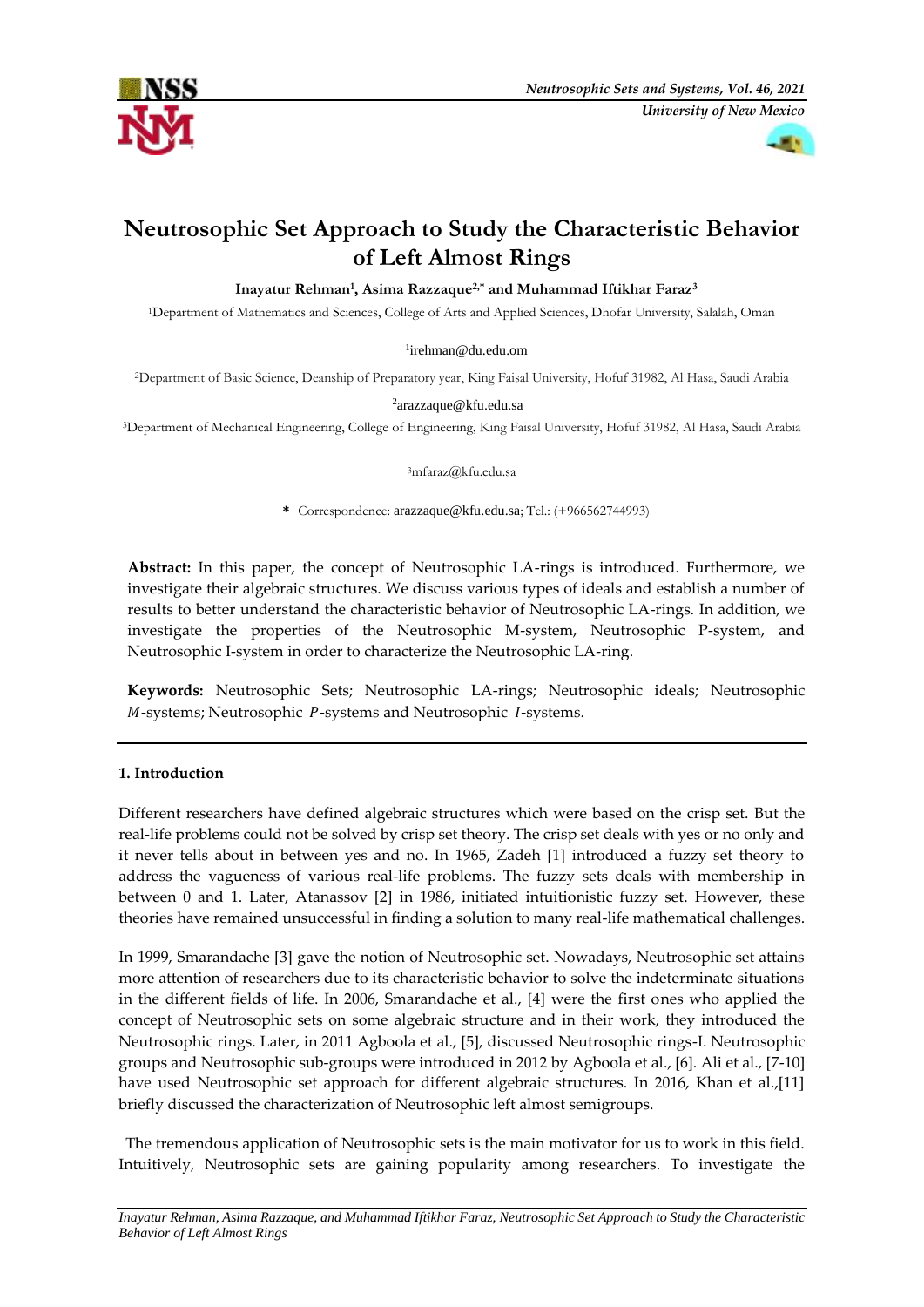application aspect of Neutrosophic sets, readers are directed to the most recent research work of Abdel Basset et al., [15-19], as well as [12-14].

LA-rings is generalized form of the commutative rings. LA-rings is non-commutative and non-associative algebraic structure. In recent times, a lot of research work has been done by different researches on this area of study. No doubt, LA-rings has a remarkable contribution in the development of non-associative theory in the current decade. Shah, Rehman, Asima and many other researchers have done noteworthy work in this ring structure. And they have published articles. The readers are referred to study [20-29] for comprehensive study of LA-rings.

We used Neutrosophic set approach to give the notion of Neutrosophic LA-rings. This may be a useful contribution to the non-associative field of mathematics. It may provide a new direction for future researchers to extend the non-associative area of mathematics. We discussed characteristic properties of substructures of Neutrosophic LA-rings. We gave the concept of different type of Neutrosophic ideals. We defined Neutrosophic prime ideals, Neutrosophic quasi ideals and Neutrosophic bi-ideals and established some results. One of the main results is: If  $e$  the left identity in Neutrosophic LA-ring  $N(LR)$ , then  $N(LR)$  is fully Neutrosophic prime iff set ideal( $N(LR)$ ) becomes totally ordered under inclusion and every ideal becomes idempotent. In last section, we discussed the characterizations of neutrosophic LA-ring by exploring the Neutrosophic  $M$ -system, Neutrosophic  $P$ -system and Neutrosophic I-system. It is shown that: If  $e$  the left identity in  $N(LR)$ , then a neutrosophic left ideal  $N(LI)$  is neutrosophic quasi-prime iff  $N(LR)$  $N(LI)$  is neutrosophic M-system. Also, a relation is developed between neutrosophic M-system and neutrosophic  $P$ -system i.e., In a neutrosophic LA-ring  $N(LR)$ , every neutrosophic  $M$ -system is a neutrosophic *P*-system.

#### **2. Neutrosophic LA-rings**

As preliminary, we recall the following definitions from refrences [3], [24] and [25].

**Definition 2.1.** [24] Let  $R$  be a set with at least two elements and two binary operations `+' and ` $\cdot$ ' defined on  $R$ . Suppose  $(R,+)$  is an LA-group and  $(R,.)$  is an LA-semigroup satisfying both left and right distributive laws:  $a(b + c) = ab + ac$  and  $(a + b)c = ac + bc$  for all  $a, b, c \in R$ . Then  $(R, +,.)$ is called an LA-ring.

**Definition 2.2.** [24] Let  $(R, +,.)$  be an LA-ring. If S is a non-empty subset of R and S is itself an LA-ring under the binary operation induced by  $R$ , then  $S$  is called an LA-subring of  $R$ .

**Definition 2.3.** [25] If A is an LA-subring of an LA-ring  $(R, +, \cdot)$ , then A is called a left ideal if  $RA \subseteq$ . Right ideal and two sided ideal are defined in the usual manner.

**Definition 2.4.** [25] A nonempty subset *S* of an LA-ring *R* is called an *M*-system if for  $a, b \in S$ , there exists  $r$  in  $R$  such that  $a(rb) \in S$ .

**Definition 2.5. [25]** A nonempty subset  $Q$  of an LA-ring  $R$  with left identity  $e$  is called  $P$ -system if for all  $a \in Q$ , there exists  $r \in R$  such that  $a(na) \in Q$ .

**Definition 2.6.** [25] A nonempty subset  $S$  of an LA-ring  $R$  with left identity  $e$  is called an  $I$ -system if for all  $a, b \in S$ ,  $(\langle a \rangle \cap \langle b \rangle) \cap S \neq \varphi$ .

**Definition 2.7.** [3] A Neurosophics set is define as  $A = \{ \langle x, T(x), I(x), F(x) \rangle : x \in X \}$ , where X is a universe of discoveries and A is characterized by a truth-membership function  $T: X \to [0^-, 1^+]$ , an indeterminacy-membership function  $I: X \to [0^-, 1^+]$  and a falsity-membership function  $F: X \to$  $\left|0^{-}$ , 1<sup>+</sup> and  $0 \leq T(x) + I(x) + F(x) \leq 3$ .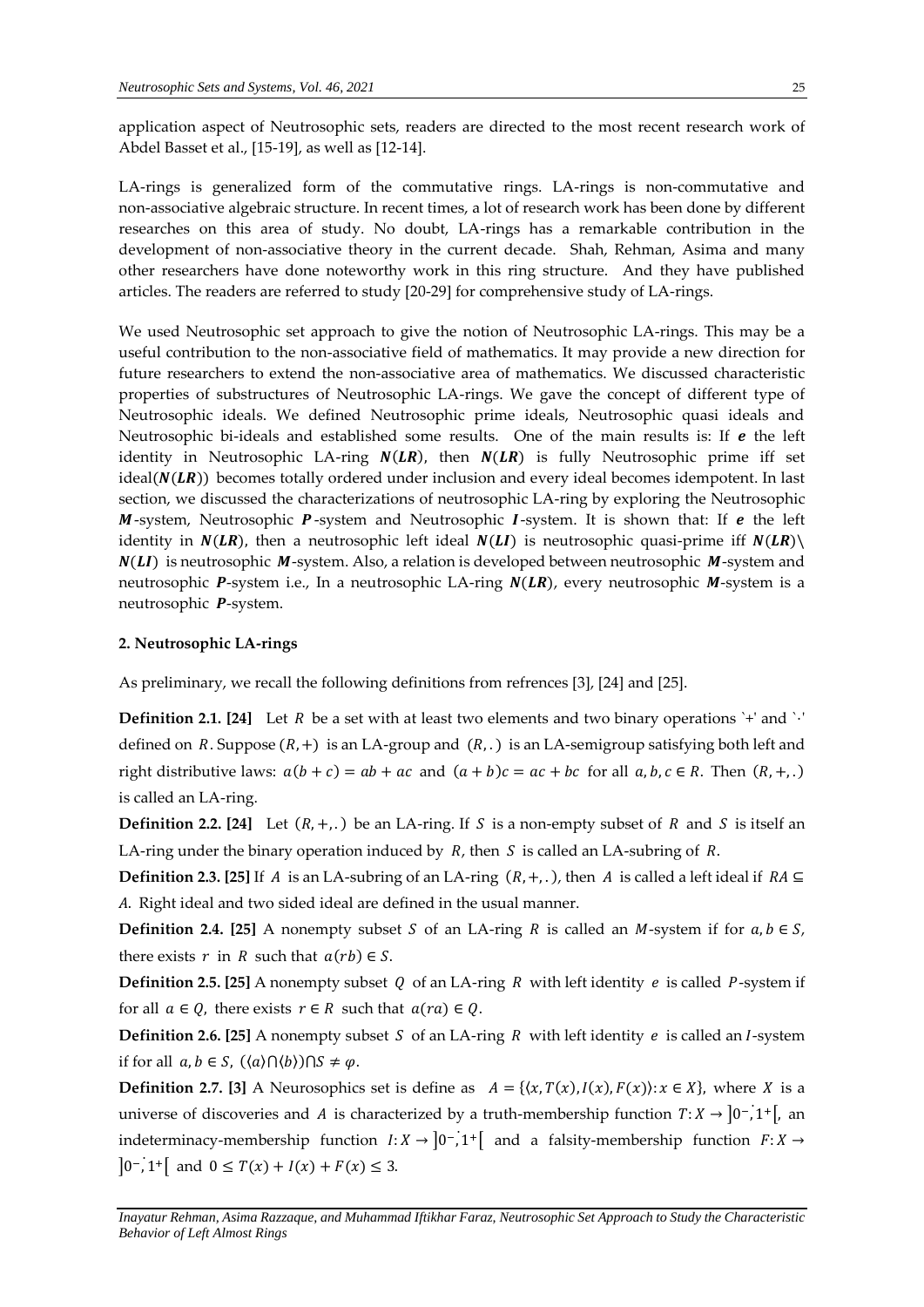We initaiate our work with the following definition.

**Definition 2.8.** If R is a LA-ring, I is a neutrosophic element with the property  $I^2 = I$ . Then a non-empty set  $\langle R \cup I \rangle = \{r + sI : r, s \in R\}$  under the " $\boxplus$ " and " $\Box$ " is a Neutrosophic LA- ring if:

i)  $(\langle R \cup I \rangle, \boxplus)$  is Left Almost group

- ii)  $(\langle R \cup I \rangle, \Box)$  is Left Almost semigroup
- iii) ⊡ is distributive over ⊞ from both sides

Throughout this paper we denote Neutrosophic Left Almost ring by  $N(LR)$ .

**Example 2.9.** Following are the Cayley tables (1 and 2) for an LA-ring  $R = \{0, 1, 2, 3, 4, 5, 6, 7\}$  under the binary operations  $' +'$  and  $'$ .

| $^{+}$   | $\mathbf{0}$ | 1        |                | 2 3              |                  | 4 5            | 6        | 7 |
|----------|--------------|----------|----------------|------------------|------------------|----------------|----------|---|
| $\theta$ | $\theta$     | 1        | 2              | 3                | $\overline{4}$   | 5              | 6        | 7 |
| 1        | 2            | $\theta$ | 3              | $\mathbf{1}$     | 6                | $\overline{4}$ | 7        | 5 |
| 2        | 1            | 3        | $\overline{0}$ | 2                | 5                | 7              | 4        | 6 |
| 3        | 3            | 2        | $\mathbf{1}$   | $\boldsymbol{0}$ | 7                | 6              | 5        | 4 |
| 4        | 4            | 5        | 6              | 7                | $\boldsymbol{0}$ | $\mathbf{1}$   | 2        | 3 |
| 5        | 6            | 4        | 7              | 5                | 2                | $\overline{0}$ | 3        | 1 |
| 6        | 5            | 7        | $\overline{4}$ | 6                | $\mathbf{1}$     | 3              | $\Omega$ | 2 |
| 7        | 7            | 6        | 5              | 4                | 3                | 2              | 1        | 0 |

**Cayley Table 1**

**Cayley Table 2**

|          | $\mathbf{0}$   |                  |                  | $1 \t2 \t3 \t4$  |                  | $5^{\circ}$      | 6              | 7              |
|----------|----------------|------------------|------------------|------------------|------------------|------------------|----------------|----------------|
| $\theta$ | 0              | $\boldsymbol{0}$ | $\overline{0}$   | $\overline{0}$   | $\mathbf{0}$     | $\overline{0}$   | 0              | 0              |
| 1        | $\overline{0}$ | 4                | $\overline{4}$   | $\overline{0}$   | $\overline{0}$   | $\overline{4}$   | 4              | $\theta$       |
| 2        | $\overline{0}$ | $\overline{4}$   | $\overline{4}$   | $\boldsymbol{0}$ | $\boldsymbol{0}$ | $\overline{4}$   | 4              | $\overline{0}$ |
| 3        | $\overline{0}$ | $\overline{0}$   | $\boldsymbol{0}$ | $\boldsymbol{0}$ | $\boldsymbol{0}$ | $\boldsymbol{0}$ | $\overline{0}$ | $\theta$       |
| 4        | 0              | 3                | 3                | $\boldsymbol{0}$ | $\overline{0}$   | 3                | 3              | $\overline{0}$ |
| 5        | $\overline{0}$ | 7                | $7\overline{ }$  | $\boldsymbol{0}$ | $\boldsymbol{0}$ | $7\phantom{.0}$  | 7              | $\overline{0}$ |
| 6        | 0              | 7                | 7                | $\boldsymbol{0}$ | $\boldsymbol{0}$ | $7^{\circ}$      | 7              | $\overline{0}$ |
| 7        | 0              | 3                | 3                | $\overline{0}$   | 0                | 3                | 3              | $\theta$       |

Then  $N(LR) = \langle R \cup I \rangle = \{0, 1, 2, 3, 4, 5, 6, 7, 0I, 1I, 2I, 3I, 4I, 5I, 6I, 7I\}$  becomes neutrosophic LA-ring under " $\boxplus$  " and " $\Box$ " as defined in Cayley tables (3 and 4):

*Inayatur Rehman, Asima Razzaque, and Muhammad Iftikhar Faraz, Neutrosophic Set Approach to Study the Characteristic Behavior of Left Almost Rings*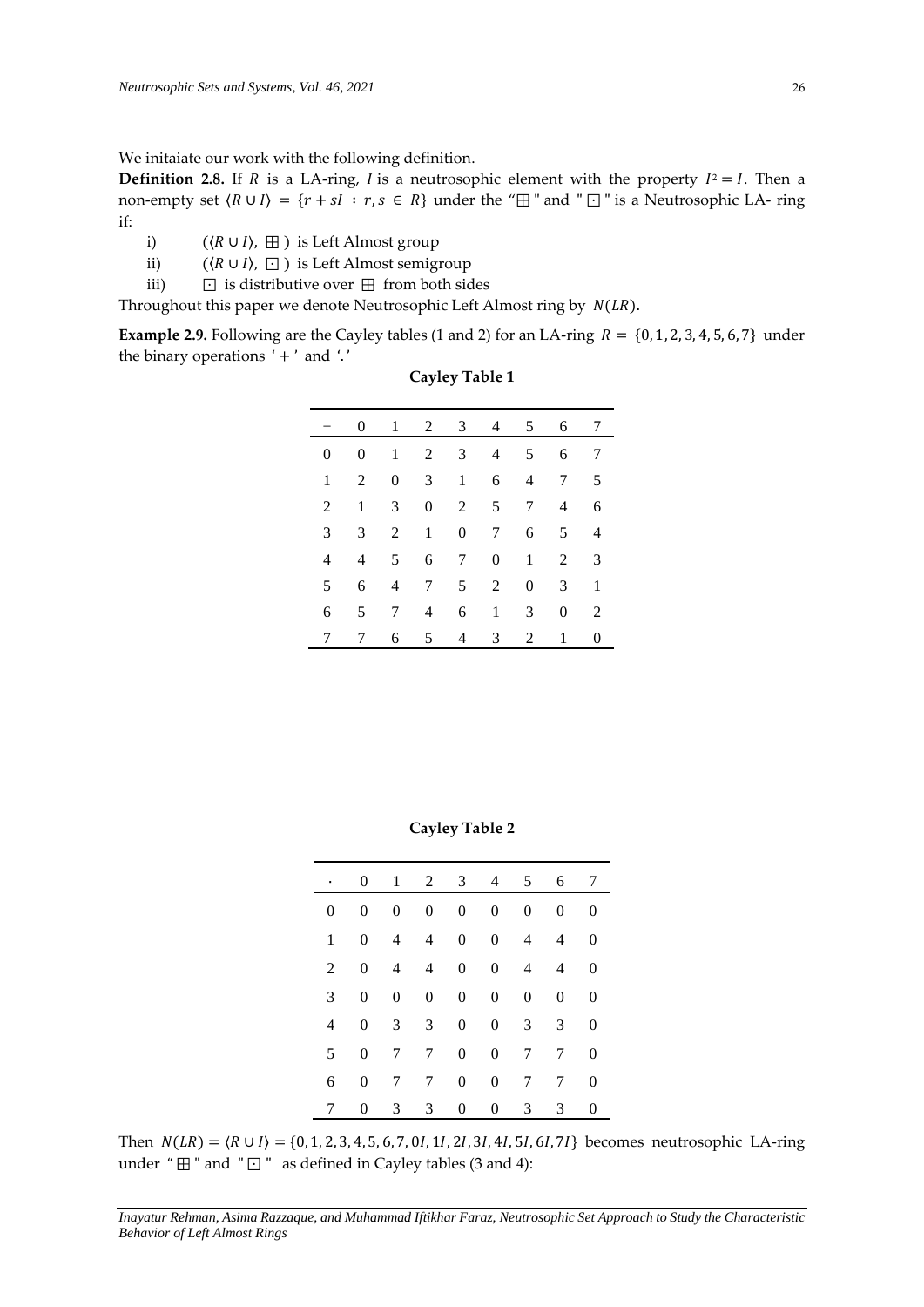.

| $\boxplus$       | $\boldsymbol{0}$ | $\mathbf{1}$     | $\overline{2}$   | 3              | 4                | 5                | 6                | 7                | 0I    | 1I             | 2I    | 3I | 4I             | 5I             | 61             | 7I             |
|------------------|------------------|------------------|------------------|----------------|------------------|------------------|------------------|------------------|-------|----------------|-------|----|----------------|----------------|----------------|----------------|
| $\boldsymbol{0}$ | $\boldsymbol{0}$ | $\mathbf{1}$     | $\overline{2}$   | 3              | $\overline{4}$   | 5                | 6                | 7                | 0I    | 1I             | 2I    | 3I | 4I             | 5I             | 61             | 71             |
| $\mathbf{1}$     | $\overline{2}$   | $\boldsymbol{0}$ | 3                | $\mathbf{1}$   | 6                | $\overline{4}$   | 7                | 5                | 2I    | 0I             | 3I    | 1I | 61             | $4\mathcal{I}$ | 71             | 5I             |
| $\overline{2}$   | $\mathbf{1}$     | 3                | $\boldsymbol{0}$ | $\overline{2}$ | 5                | $\overline{7}$   | $\overline{4}$   | 6                | 1I    | 3I             | 0I    | 2I | 5I             | 71             | $4\mathcal{I}$ | 61             |
| 3                | 3                | $\overline{2}$   | $\mathbf{1}$     | $\mathbf{0}$   | 7                | 6                | 5                | $\overline{4}$   | 3I    | 2I             | $1\,$ | 01 | 71             | 61             | 5I             | $4\mathcal{I}$ |
| $\overline{4}$   | $\overline{4}$   | 5                | 6                | $\overline{7}$ | $\boldsymbol{0}$ | $\mathbf{1}$     | $\overline{c}$   | 3                | 4I    | 5I             | 61    | 71 | 0I             | $1\mathcal{I}$ | 2I             | 3I             |
| 5                | 6                | $\overline{4}$   | 7                | 5              | $\overline{2}$   | $\boldsymbol{0}$ | 3                | $\mathbf{1}$     | 61    | $4\mathcal{I}$ | 71    | 5I | 2I             | 0I             | 3I             | 1I             |
| 6                | 5                | 7                | 4                | 6              | $\mathbf{1}$     | 3                | $\boldsymbol{0}$ | $\overline{c}$   | 5I    | 71             | 4I    | 61 | $1\mathcal{I}$ | 3I             | 0I             | 2I             |
| 7                | $\overline{7}$   | 6                | 5                | $\overline{4}$ | 3                | $\overline{2}$   | $\mathbf 1$      | $\boldsymbol{0}$ | 7I    | 61             | 5I    | 4I | 3I             | 2I             | 1I             | 0I             |
| 0I               | 0I               | 1I               | 2I               | 3I             | 4I               | 5I               | 61               | 71               | 0I    | 1I             | 2I    | 3I | 41             | 5I             | 61             | 71             |
| 1 <sub>I</sub>   | 2I               | 0I               | 3I               | 1I             | 61               | 41               | 71               | 5I               | 2I    | 0I             | 3I    | 1I | 61             | 4I             | 71             | 5I             |
| 2I               | 1I               | 3I               | 0I               | 2I             | 5I               | 71               | 4I               | 61               | $1\,$ | $3\mathcal{I}$ | 0I    | 2I | 5I             | 71             | 4I             | 61             |
| 3I               | 3I               | 2I               | 1I               | 0I             | 7I               | 61               | 5I               | $4I$             | 3I    | 2I             | $1\,$ | 01 | 7I             | 61             | 5I             | $4\mathcal{I}$ |
| $4\mathcal{I}$   | 41               | 5I               | 61               | 71             | 0I               | 1I               | 2I               | 3I               | 4I    | $5\mathcal{I}$ | 61    | 71 | 0I             | $1\mathcal{I}$ | 2I             | 3I             |
| 5I               | 61               | $4\mathcal{I}$   | 71               | 5I             | 2I               | 0I               | 3I               | 1I               | 61    | 4I             | 71    | 5I | 2I             | 0I             | 3I             | 1I             |
| 61               | 5I               | 7I               | 4I               | 61             | 1I               | 3I               | 0I               | 2I               | 5I    | 7I             | 4I    | 61 | 1I             | 3I             | 0I             | 2I             |
| 71               | 71               | 6I               | 5I               | 4I             | 3I               | 21               | 1I               | 0I               | 71    | 61             | 51    | 41 | 3I             | 21             | 1 <sub>I</sub> | 0I             |

**Cayley Table 3**

**Cayley Table 4**

| $ \cdot $    | $\vert 0 \vert$ | 1           |          |                |              |                |                                  |                                  |                                                        |    | 2 3 4 5 6 7 01 11 21 31 41 51 61 71 |    |    |    |      |     |
|--------------|-----------------|-------------|----------|----------------|--------------|----------------|----------------------------------|----------------------------------|--------------------------------------------------------|----|-------------------------------------|----|----|----|------|-----|
| 0            | $\Omega$        | $\theta$    | $\theta$ | $\bf{0}$       | $\bf{0}$     | $\mathbf{0}$   |                                  |                                  | $0 \quad 0 \quad 0I \quad 0I$                          |    | $0I$ $0I$                           |    | 0I | 0I | 0I   | 0I  |
| $\mathbf{1}$ | $\Omega$        | 4           | 4        | $\bf{0}$       | $\bf{0}$     | 4              | 4 <sup>1</sup>                   | $\mathbf{0}$                     | 0I                                                     | 4I | 4I                                  | 0I | 0I | 4I | 4I   | 0I  |
| 2            | $\Omega$        | 4           | 4        | $\bf{0}$       | $\bf{0}$     | 4              |                                  | 4 0                              | 0I                                                     | 4I | 4I                                  | 0I | 0I | 41 | 4I   | 0I  |
| 3            | $\theta$        | $\theta$    | $\theta$ | $\bf{0}$       | $\bf{0}$     | $\mathbf{0}$   |                                  | $0 \quad 0$                      | 0I                                                     | 0I | 0I                                  | 0I | 0I | 0I | 0I   | 0I  |
| 4            | $\Omega$        | 3           | 3        | $\mathbf{0}$   | $\bf{0}$     | 3 <sup>7</sup> | 3 <sup>7</sup>                   | $\mathbf{0}$                     | 0I                                                     | 3I | 3I                                  | 0I | 0I | 3I | 31   | 0I  |
| 5.           | $\theta$        | 7           | 7        | $\bf{0}$       | $\bf{0}$     | 7              |                                  | 7 0                              | 01 71                                                  |    | 71                                  | 0I | 0I | 71 | 71   | 0I  |
| 6            | $\theta$        | $7^{\circ}$ | 7        | $\overline{0}$ | $\mathbf{0}$ |                |                                  |                                  | 7 7 0 0 7 7 1                                          |    | 71                                  | 0I | 0I | 71 | 71 I | -01 |
| 7            | $\theta$        | 3           | 3        | $\bf{0}$       | $\mathbf{0}$ | 3 <sup>7</sup> |                                  | $3 \quad 0$                      | 0I                                                     | 3I | 3I                                  | 0I | 0I | 3I | 31   | 0I  |
| 01           | 0I              | 0I          | 0I       | 0I             | 0I           |                | 0 <i>I</i> 0 <i>I</i> 0 <i>I</i> |                                  | 0I                                                     | 0I | 0I                                  | 0I | 0I | 0I | 0I   | 0I  |
| 11           | 0I              | 4I          | 4I       | 0I             | 0I           | 4 <i>I</i>     |                                  | 4 <i>I</i> 0 <i>I</i> 0 <i>I</i> |                                                        | 4I | 4I                                  | 0I | 0I | 41 | 41   | 0I  |
| 21           | 0I              | 4I          | 4I       | 0I             |              |                |                                  |                                  | 0 <i>I</i> 4 <i>I</i> 4 <i>I</i> 0 <i>I</i> 0 <i>I</i> |    | 4 <i>I</i> 4 <i>I</i>               | 0I | 0I | 4I | 4I   | 0I  |

*Inayatur Rehman, Asima Razzaque, and Muhammad Iftikhar Faraz, Neutrosophic Set Approach to Study the Characteristic Behavior of Left Almost Rings*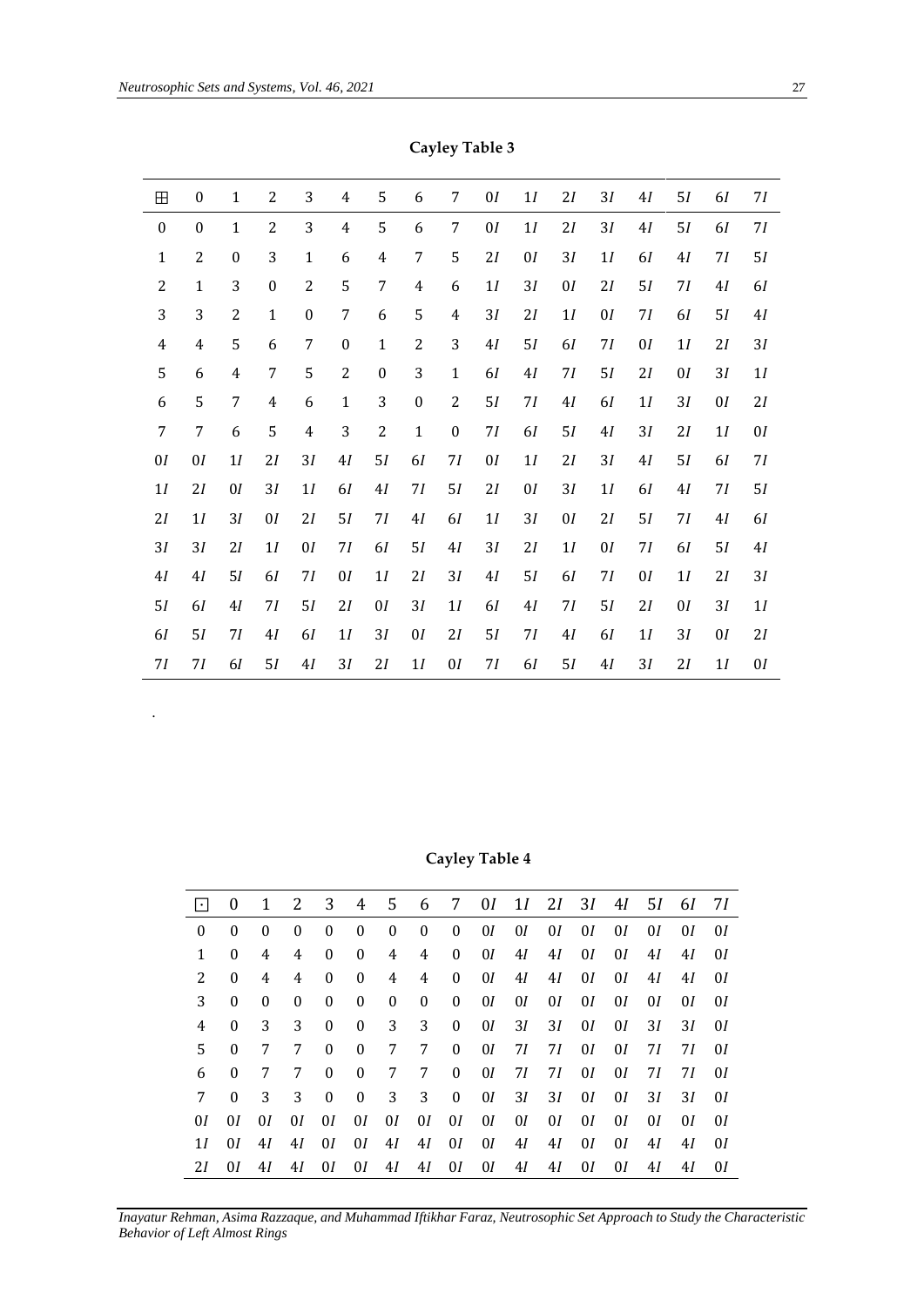|  |  |  |  |  |  |  |  | 4 <i>I</i> 0 <i>I</i> 3 <i>I</i> 3 <i>I</i> 0 <i>I</i> 0 <i>I</i> 3 <i>I</i> 3 <i>I</i> 0 <i>I</i> 0 <i>I</i> 3 <i>I</i> 3 <i>I</i> 0 <i>I</i> 0 <i>I</i> 3 <i>I</i> 3 <i>I</i> 0 <i>I</i> |  |
|--|--|--|--|--|--|--|--|--------------------------------------------------------------------------------------------------------------------------------------------------------------------------------------------|--|
|  |  |  |  |  |  |  |  | 51 01 71 71 01 01 71 71 01 01 71 71 01 01 71 71 01                                                                                                                                         |  |
|  |  |  |  |  |  |  |  | 61 01 71 71 01 01 71 71 01 01 71 71 01 01 71 71 01                                                                                                                                         |  |
|  |  |  |  |  |  |  |  | 71 01 31 31 01 01 31 31 01 01 31 31 01 01 31 31 01                                                                                                                                         |  |
|  |  |  |  |  |  |  |  |                                                                                                                                                                                            |  |

**Definition 2.10.** Let  $N(LR)$  be a neutrosophic LA-ring under the binary operations  $H$  and  $\Box$ . A non-empty proper subset  $N(SLR)$  of  $N(LR)$  is said to be a neutrosophic subLA-ring if  $N(SLR)$  is itself a neutrosophic LA-ring under " $\boxplus$  " and " $\Box$ " defined in  $N(LR)$ .

**Lemma 2.11.** Let  $N(LR)$  be a Neutrosophic LA-ring. Then the proper subset  $N(SLR)$  of  $N(LR)$  is a Neutrosophic subLA-ring iff, every  $(r' + s'I)$ ,  $(p' + q'I) \in N(SLR)$  satisfies the following conditions:

 $(i)$  $' + s'I$   $\boxplus$   $(p' + q'I)$  belongs  $N(SLR)$ 

 $(ii)$  $' + s'I$   $\Box$   $(p' + q'I)$  belongs  $N(SLR)$ 

**Proof.** If  $N(SLR)$  is neutrosophic subLA-ring, then it is clear from definition that  $(N(SLR), \boxplus)$ ) becomes LA-group as well as  $(N(SLR), \Box)$  becomes LA-semigroup. Consequently, the closure property holds for  $N(SLR)$ . Hence (i) and (ii) hold.

Conversely, suppose that (i) and (ii) is true for all  $(r' + s'I)$ ,  $(p' + q'I) \in N(SLR)$ . Since the binary operations " $\boxplus$ " and " $\Box$ " are closed, so (N(SLR),  $\boxplus$ )) being the subset of N(LR) will be LA-group, likewise ( $N(SLR)$ , ⊡)) will be LA-semigroup. Moreover, inheritably  $□$  is distributive over  $\boxplus$  from both sides. Hence,  $N(SLR)$  is a neutrosophic subLA-ring.

**Lemma 2.12.** If  $\{ (N(SLR))$ ;  $i \in J \}$  is the collection of neutrosophic subLA-rings of  $N(LR)$ . Then the intersection of this collection is either empty or again a neutrosophic subLA-ring.

**Proof.** Let  $\{(N(SLR)) : i \in I\}$  be a collection of neutrosophic subLA-rings of  $N(LR)$ . Assume that  $\bigcap (N(SLR))$  is not empty. Let  $(r' + s'I)$ ,  $(p' + q'I) \in \bigcap (N(SLR))$  i. This implies  $(r' + s'I) \in$  $(N(SLR))$  and  $(p' + q'I) \in (N(SLR))$  where  $i \in J$ . Since  $(N(SLR))$  is the collection of neutrosophic subLA-rings. Therefore, each  $(N(SLR))$  i,  $\boxplus$ ) will be LA-group,  $(N(SLR))$  i,  $\boxdot$ ) will be LA-semigroup. Also  $\Box$  is distributive over  $\boxplus$  from both sides. Consequently,  $(r' + s'I) \boxplus (p' + s')$  $q'(I) \in (N(SLR))$  i for all  $i \in J$  and likewise  $(r' + s'I) \square (p' + q'I) \in (N(SLR))$  i for all  $i \in J$ . Therefore,  $(r' + s'I) \boxplus (p' + q'I)$  and  $(r' + s'I) \boxdot (p' + q'I) \in \bigcap (N(SLR))$  for all  $i \in J$ .

**Definition 2.13.** If  $e \in N(LR)$ , then  $e$  is left identity if  $e \square N(LR) = N(LR)$ .

**Example 2.14.** The following Cayley tables (5 and 6) form a neutrosophic LA-ring  $N(LR) = \langle R \cup I \rangle$  = {0,1,2,3,4,5,6,7,8,0, 1, 2, 3, 4, 5, 6, 7, 8} and it can be easily observed that the element 7 ∈  $N(LR)$  is the left identity.

|                  | <b>Cayley Table 5</b> |              |              |          |              |              |              |              |              |    |    |    |    |    |    |    |     |    |
|------------------|-----------------------|--------------|--------------|----------|--------------|--------------|--------------|--------------|--------------|----|----|----|----|----|----|----|-----|----|
| m                | $\mathbf{0}$          | 1            | 2            | 3        | 4            | 5.           | 6            | 7            | 8            | 0I | 1I | 2I | 31 | 41 | 51 | 61 | 71  | 81 |
| $\boldsymbol{0}$ | 3                     | 4            | 6            | 8        | 7            | 2            | 5            | $\mathbf{1}$ | $\mathbf{0}$ | 31 | 41 | 61 | 81 | 71 | 21 | 5I | 1I  | 0I |
| 1                | 2                     | 3            | 7            | 6        | 8            | 4            | 1            | $\mathbf{0}$ | 5            | 21 | 3I | 71 | 61 | 81 | 4I | 1I | 0I  | 5I |
| 2                | 1                     | 5            | 3            | 4        | 2            | $\bf{0}$     | 8            | 6            | 7            | 1I | 5I | 3I | 41 | 21 | 0I | 81 | 61  | 71 |
| 3                | $\mathbf{0}$          | 1            | 2            | 3        | 4            | 5            | 6            | 7            | 8            | 0I | 1I | 2I | 3I | 41 | 51 | 61 | 7 I | 81 |
| 4                | 5                     | $\mathbf{0}$ | 4            | 2        | 3            | $\mathbf{1}$ | 7            | 8            | 6            | 51 | 0I | 41 | 21 | 3I | 1I | 71 | 81  | 61 |
| 5.               | 4                     | 2            | 8            | 7        | 6            | 3            | $\mathbf{0}$ | 5            | 1            | 41 | 2I | 81 | 71 | 61 | 3I | 0I | 51  | 1I |
| 6                | 7                     | 6            | $\mathbf{0}$ | 1        | 5            | 8            | 3            | 2            | 4            | 71 | 61 | 0I | 1I | 51 | 81 | 3I | 2I  | 4I |
| 7                | 6                     | 8            | $\mathbf{1}$ | 5        | $\mathbf{0}$ | 7            | 4            | 3            | 2            | 61 | 81 | 1I | 5I | 0I | 71 | 41 | 3I  | 2I |
| 8                | 8                     | 7            | 5            | $\Omega$ | 1            | 6            | 2            | 4            | 3            | 81 | 71 | 51 | 0I | 11 | 61 | 2I | 4I  | 31 |

*Inayatur Rehman, Asima Razzaque, and Muhammad Iftikhar Faraz, Neutrosophic Set Approach to Study the Characteristic Behavior of Left Almost Rings*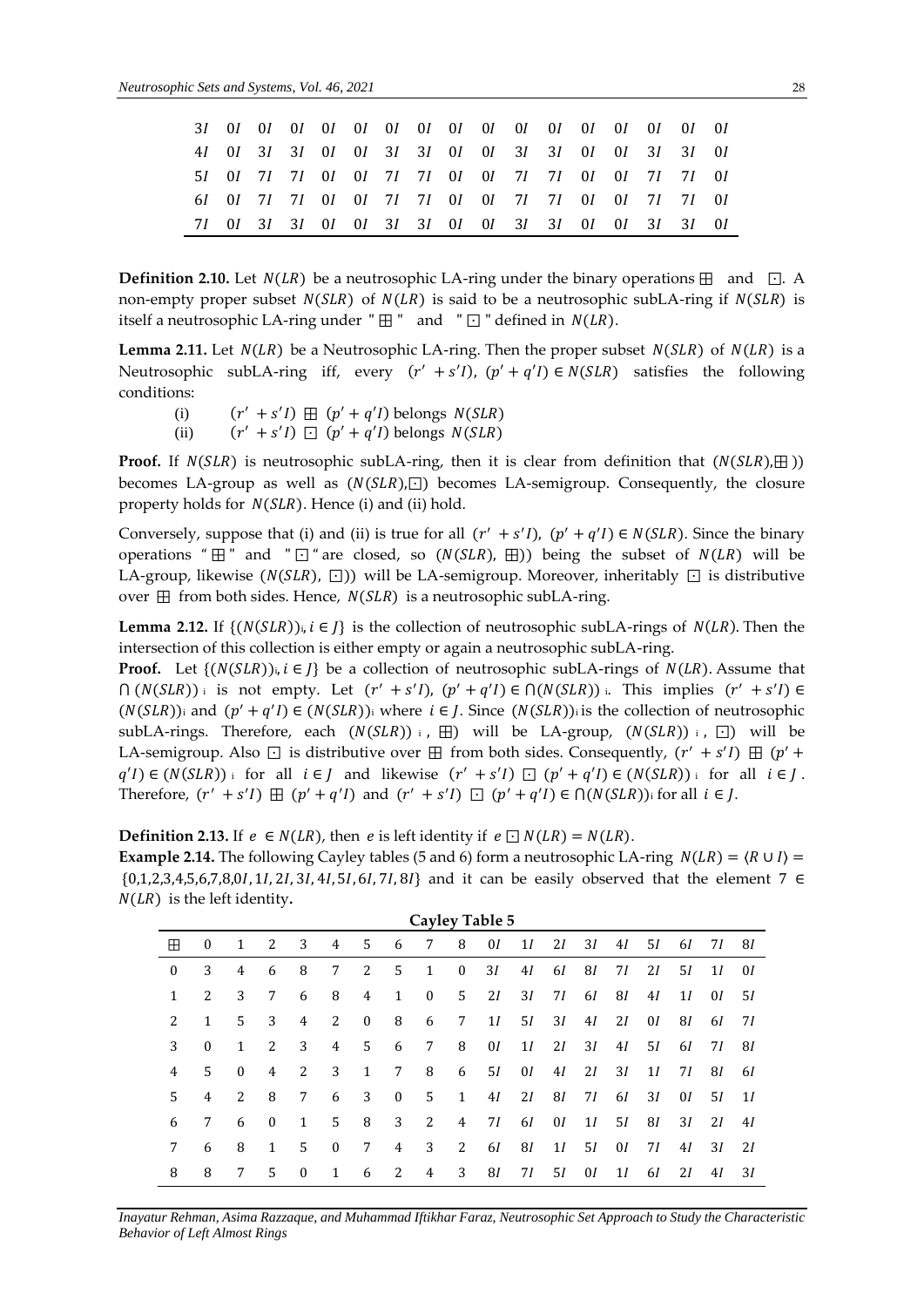| 0I          | 3I           | 41 <b>Mart</b> |  |  |  | 6 <i>I</i> 8 <i>I</i> 7 <i>I</i> 2 <i>I</i> 5 <i>I</i> 1 <i>I</i> 0 <i>I</i> 3 <i>I</i> 4 <i>I</i> 6 <i>I</i> 8 <i>I</i> 7 <i>I</i> 2 <i>I</i> 5 <i>I</i> 1 <i>I</i> 0 <i>I</i> |  |                       |              |       |                  |       |
|-------------|--------------|----------------|--|--|--|---------------------------------------------------------------------------------------------------------------------------------------------------------------------------------|--|-----------------------|--------------|-------|------------------|-------|
| 1I          | 2I           | 3I             |  |  |  | 71 61 81 41 11 01 51 21 31 71 61 81                                                                                                                                             |  |                       |              | 41 11 | 0I <sub>5I</sub> |       |
| 2I          |              |                |  |  |  | 11 51 31 41 21 01 81 61 71 11 51 31 41 21 01                                                                                                                                    |  |                       |              | - 81  | 61 71            |       |
| 3I          | 0I           |                |  |  |  | 11 21 31 41 51 61 71 81 01 11 21 31 41 51 61 71 81                                                                                                                              |  |                       |              |       |                  |       |
| 4I          | 5I -         | 0I             |  |  |  | 41 21 31 11 71 81 61 51 01 41 21 31 11                                                                                                                                          |  |                       |              | 71    | 81 61            |       |
| .5 <i>I</i> | 4I           | 21 81          |  |  |  | 71 61 31 01 51 11 41 21 81 71 61 31 01 51 11                                                                                                                                    |  |                       |              |       |                  |       |
| 6I          | 71 <b>12</b> | 6I —           |  |  |  | 01 11 51 81 31 21 41 71 61 01                                                                                                                                                   |  | 1 <i>l</i> 5 <i>l</i> | 81           |       | $3I$ $2I$ $4I$   |       |
| 71          | 6I -         | 81 -           |  |  |  | 11 51 01 71 41 31 21 61 81 11 51 01                                                                                                                                             |  |                       | 71 <b>12</b> | 4I    | $3I$ $2I$        |       |
| -81         | 81           |                |  |  |  | 71 51 01 11 61 21 41 31 81 71 51 01                                                                                                                                             |  | 1I                    | 61 21        |       |                  | 41 31 |

|                  | <b>Cayley Table 6</b> |                |                  |    |                  |                  |    |                  |                  |    |    |    |    |                |    |    |    |    |
|------------------|-----------------------|----------------|------------------|----|------------------|------------------|----|------------------|------------------|----|----|----|----|----------------|----|----|----|----|
| ⊡                | 0                     | $\mathbf{1}$   | 2                | 3  | 4                | 5                | 6  | 7                | 8                | 01 | 11 | 21 | 31 | 4I             | 51 | 61 | 71 | 81 |
| $\boldsymbol{0}$ | 3                     | 1              | 6                | 3  | 1                | 6                | 6  | 1                | 3                | 31 | 11 | 61 | 31 | 1 <sub>I</sub> | 61 | 61 | 11 | 3I |
| 1                | $\boldsymbol{0}$      | 3              | $\boldsymbol{0}$ | 3  | 8                | 8                | 3  | $\boldsymbol{0}$ | 8                | 01 | 31 | 01 | 31 | 81             | 81 | 31 | 01 | 81 |
| 2                | 8                     | 1              | 5                | 3  | 7                | 2                | 6  | 4                | 0                | 81 | 11 | 51 | 31 | 71             | 21 | 61 | 4I | 01 |
| 3                | 3                     | 3              | 3                | 3  | 3                | 3                | 3  | 3                | 3                | 31 | 31 | 31 | 31 | 31             | 31 | 31 | 31 | 31 |
| 4                | $\theta$              | 6              | 7                | 3  | 5                | 4                | 1  | 2                | 8                | 01 | 61 | 71 | 31 | 51             | 41 | 11 | 21 | 81 |
| 5                | 8                     | 6              | 4                | 3  | 2                | 7                | 1  | 5                | $\boldsymbol{0}$ | 81 | 61 | 4I | 3I | 21             | 71 | 11 | 51 | 01 |
| 6                | 8                     | 3              | 8                | 3  | $\boldsymbol{0}$ | $\boldsymbol{0}$ | 3  | 8                | $\boldsymbol{0}$ | 81 | 31 | 81 | 31 | 01             | 01 | 3I | 81 | 01 |
| 7                | $\boldsymbol{0}$      | 1              | 2                | 3  | 4                | 5                | 6  | 7                | 8                | 01 | 11 | 21 | 31 | 4I             | 51 | 61 | 71 | 81 |
| 8                | 3                     | 6              | 1                | 3  | 6                | 1                | 1  | 6                | 3                | 31 | 61 | 1I | 31 | 61             | 11 | 11 | 61 | 31 |
| 01               | 31                    | 1 <sub>I</sub> | 61               | 31 | 1 <sub>I</sub>   | 61               | 61 | 11               | 31               | 31 | 11 | 61 | 31 | 1 <sub>I</sub> | 61 | 61 | 11 | 3Ι |
| 11               | 01                    | 31             | 01               | 31 | 81               | 81               | 31 | 01               | 81               | 01 | 31 | 01 | 31 | 81             | 81 | 31 | 01 | 81 |
| 21               | 81                    | 11             | 51               | 31 | 71               | 21               | 61 | 4I               | 01               | 81 | 11 | 51 | 31 | 71             | 21 | 61 | 4I | 01 |
| 31               | 31                    | 3I             | 31               | 31 | 31               | 31               | 31 | 31               | 31               | 31 | 31 | 31 | 31 | 31             | 31 | 3I | 31 | 31 |
| 4I               | 0I                    | 61             | 71               | 31 | 51               | 4I               | 1I | 21               | 81               | 0I | 61 | 71 | 31 | 51             | 4I | 11 | 21 | 81 |
| 51               | 81                    | 61             | 41               | 31 | 21               | 71               | 11 | 51               | 01               | 81 | 61 | 4I | 31 | 21             | 71 | 11 | 51 | 01 |
| 61               | 81                    | 31             | 81               | 31 | 0I               | 01               | 31 | 81               | 01               | 81 | 31 | 81 | 31 | 01             | 01 | 31 | 81 | 01 |
| 71               | 01                    | 11             | 21               | 31 | 4I               | 51               | 61 | 71               | 81               | 01 | 11 | 21 | 31 | 4I             | 51 | 61 | 71 | 81 |
| 81               | 31                    | 61             | 11               | 3Ι | 61               | 11               | 11 | 61               | 31               | 31 | 61 | 11 | 3Ι | 61             | 11 | 11 | 61 | 31 |

# **3. Neutrosophic Ideals**

**Definition 3.1.** A neutrosophic subLA-ring  $N(SLR)$  of  $N(LR)$  is known as a neutrosophic left ideal if  $N(LR)$  ⊡  $N(SLR)$  ⊆  $N(SLR)$ . Likewise, the right ideal and two sided ideal of  $N(LR)$  can be easily defined.

We denote neutrosophic left ideal by  $N(LI)$ , neutrosophic right ideal by  $N(RI)$  and two sided neutrosophic ideal will be denoted by  $N(I)$ .

**Lemma 3.2.** If  $e$  is the left identity in neutrosophic LA-ring  $N(LR)$ , then  $N(RI)$  will be neutrosophic left ideal.

**Proof.** Suppose  $r' + s'I \in N(LR)$ ,  $m' + n'I \in N(RI)$ . Then  $r' + s'I \square (m' + n'I) = (e \square (r' + n'') \square)$  $s'(I)$ )  $\Box$   $(m' + n'I) = ((m' + n'I) \Box (r' + s'I)) \Box e \in N(RI)$ . Therefore,  $N(RI)$  becomes a neutrosophic left ideal also.

**Remark 3.3.** From Lemma 3.2, it is concluded a neutrosophic LA-rings having e the left identity, the neutrosophic ideal means the neutrosophic right ideal.

**Proposition 3.4.** Let  $N(LR)$  a neutrosophic LA-ring having left identity. Then:

*Inayatur Rehman, Asima Razzaque, and Muhammad Iftikhar Faraz, Neutrosophic Set Approach to Study the Characteristic Behavior of Left Almost Rings*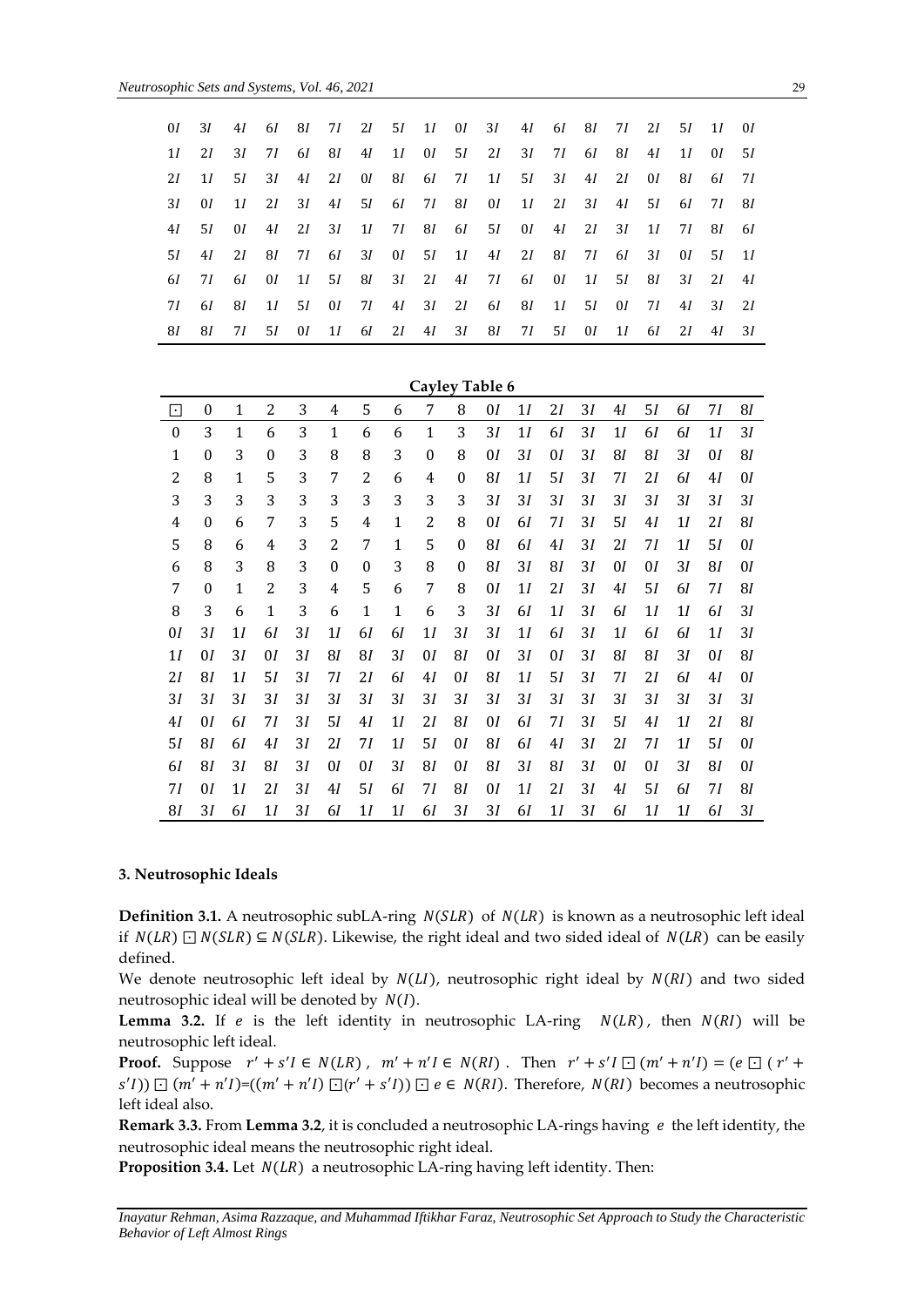(i)  $N(LR) \square N(LI) = N(LI)$ ,  $N(LI)$  neutrosophic left ideal of  $N(LR)$ .

(ii)  $N(RI) \square N(LR) = N(RI)$ ,  $N(RI)$  neutrosophic right ideal of  $N(LR)$ .

**Proof.** (i) By definition, if  $N(LI)$  is neutrosophic left ideal of  $N(LR)$ , then  $N(LR) \square N(LI) \subseteq N(LI)$ . Let  $p' + q'I \in N(LI)$ . Then  $p' + q'I = e \square (p' + q'I) \in N(LR) \square N(LI)$ . Consequently,  $N(LI) \subseteq$  $N(LR) \square N(LI)$  and hence  $N(LR) \square N(LI) = N(LI)$ .

**(ii)** By definition, if  $N(RI)$  is neutrosophic right ideal of  $N(LR)$ , then  $N(RI) \sqcap N(LR) \subseteq N(RI)$ . Let  $m' + n'I \in N(RI)$ . Then

$$
m' + n'I = e \square (m' + n'I)
$$
  
=  $(e \square e) \square (m' + n'I)$   
=  $((m' + n'I) \square e) \square e$   
 $\in (N(RI) \square N(LR)) \square N(LR)$   
 $\subseteq N(RI) \square N(LR).$ 

This implies  $N(RI) \subseteq N(RI) \square N(LR)$ . Thus,  $N(RI) \square N(LR) = N(RI)$ .

**Lemma 3.5.** If  $e$  is a left identity and  $N(RI)$  is the neutrosophic right ideal of  $N(LR)$ , then  $(N(RI))^2$ is a neutrosophic ideal of  $N(LR)$ .

**Proof.** If an element  $l' + k'l \in (N(RI))^2$ , then  $l' + k'l = (m' + n'I) \square (p' + q'I)$ , where  $(m' + n'I)$ ,  $(p' + q'I) \in N(RI)$ . Let  $(r' + s'I)$  be any element of  $N(LR)$ .

Now consider 
$$
(l' + k'l) \square (r' + s'l) = ((m' + n'l) \square (p' + q'l)) \square (r' + s'l)
$$
  
=  $((r' + s'l) \square (p' + q'l)) \square (m' + n'l) \in N(RI) \square N(RI)$   
=  $(N(RI))^2$ .

This means  $(N(RI))^2$  is neutrosophic right ideal. Therefore, from Lemma 3.2,  $(N(RI))^2$  becomes neutrosophic left ideal. Thus  $\big(N(RI)\big)^2\,$  is neutrosophic ideal.

**Remark 3.6.** It is interesting to note that in a neutrosophic LA-ring  $N(LR)$  having left identity,  $(N(LI))^2$  becomes neutrosophic ideal, where  $N(LI)$  is neutrosophic ideal.

Lemma 3.7. If  $N(LR)$  is a neutrosophic LA-rings having left identity. Let  $N(I')$  is proper neutrosophic ideal of  $N(LR)$ . Then the left identity  $e$  does not belong to  $N(I')$ .

**Proof.** Contrarily, let  $e \in N(I')$  and  $r' + s'I \in N(LR)$ . Now consider

$$
r' + s'I = e \square (r' + s'I)
$$
  
\n
$$
\in N(I') \square N(LR)
$$
  
\n
$$
\subseteq N(I').
$$

This implies  $N(LR) \subseteq N(I')$ . But  $N(I') \subseteq N(LR)$ . This means  $N(I') = N(LR)$ . Hence a contradiction. Thus  $e \notin N(I')$ .

**Definition 3.8.**  $N(PI)$  is neutrosophic ideal of  $N(LR)$ .  $N(PI)$  is called neutrosophic prime ideal iff for any neutrosophic ideals  $N(AI)$  and  $N(BI)$ ,  $N(AI) \square N(BI) \subseteq N(PI)$  then either  $N(AI) \subseteq N(PI)$ or  $N(BI) \subseteq N(PI)$ .  $N(P)$  is called neutrosophic semi-prime if  $N(I')^2 \subseteq N(PI)$  implies that  $N(I') \subseteq$  $N(PI)$ , where  $N(I')$  is any neutrosophic ideal of  $N(LR)$ .

If each neutrosophic ideal of  $N(LR)$  is neutrosophic prime ideal, then  $N(LR)$  is called fully neutrosophic prime and if all the neutrosophic ideals are neutrosophic semi-prime ideals than  $N(LR)$  is called fully neutrosophic semi-prime.

**Definition 3.9.** If for all neutrosophic ideals  $N(AI)$ ,  $N(BI)$ , either  $N(AI) \subseteq N(BI)$  or  $N(BI) \subseteq$  $N(AI)$ , then  $N(LR)$  is called totally ordered under inclusion. It is symbolized by a set ideal( $N(LR)$ ).

**Theorem 3.10.** If e left identity in neutrosophic LA-rings  $N(LR)$ , then  $N(LR)$  is fully neutrosophic prime iff set ideal  $(N(LR))$  becomes totally ordered under inclusion and every ideal becomes idempotent.

**Proof.** Suppose  $N(LR)$  is fully neutrosophic prime and  $N(AI)$ ,  $N(BI)$  be any neutrosophic ideals in  $N(LR)$ . Since  $N(AI) \square N(BI) \subseteq N(AI)$  and  $N(AI) \square N(BI) \subseteq N(BI)$ , therefore  $N(AI) \square N(BI) \subseteq N(BI)$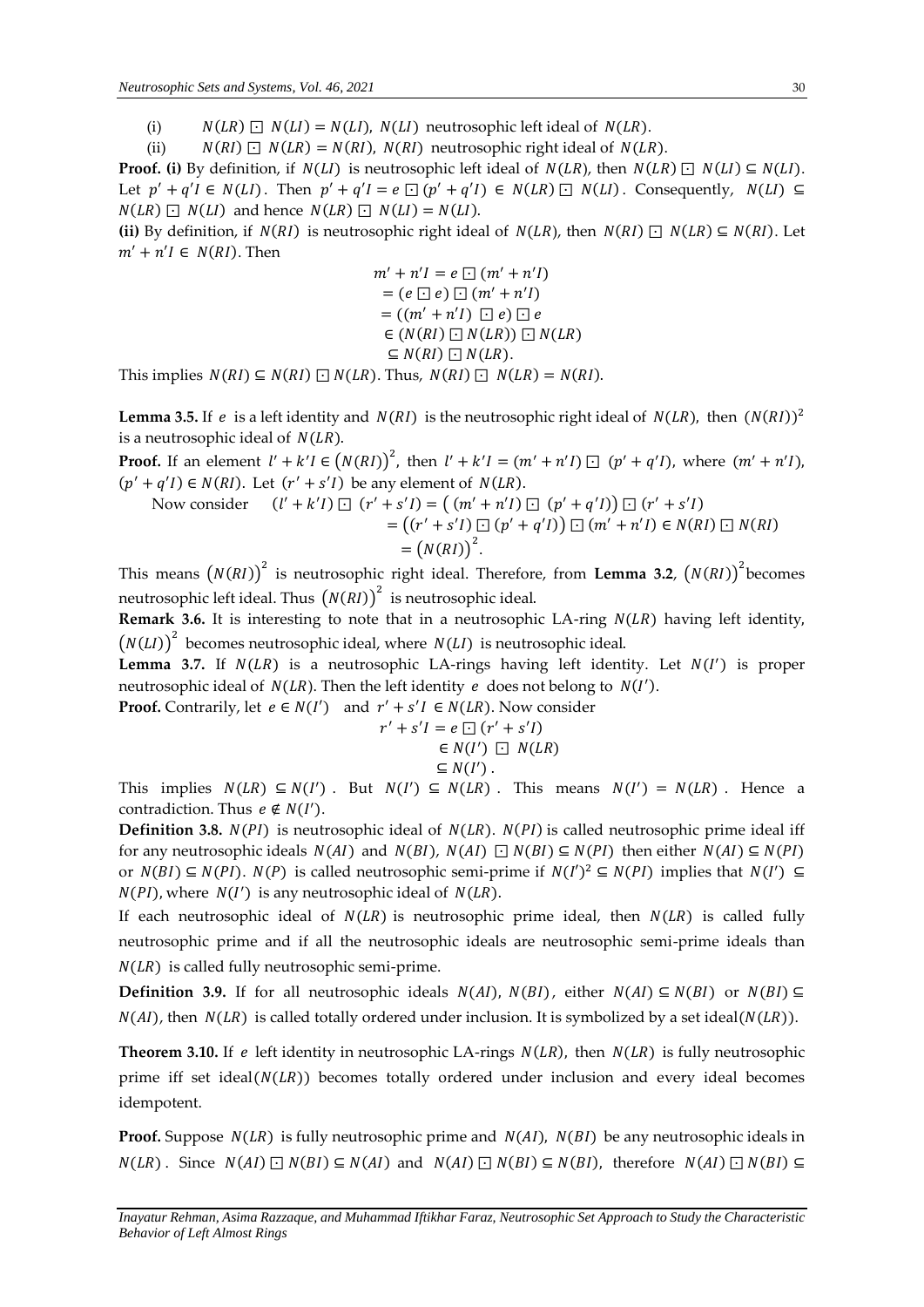$N(AI)$  ∩  $N(BI)$ . Since the intersection of neutrosophic prime ideals is prime. This implies that  $N(AI) \cap N(BI)$  is prime and hence by definition,  $N(AI) \subseteq N(AI) \cap N(BI)$  or  $N(BI) \subseteq N(AI) \cap N(BI)$  $N(BI)$ . This further implies that either  $N(AI) \subseteq N(BI)$  or  $N(BI) \subseteq N(AI)$ . Thus set ideal( $N(LR)$ ) is totally ordered under the inclusion. Assume  $N(I)$  a neutrosophic ideal of  $N(LR)$ , where  $N(LR)$  is fully neutrosophic prime. Then from Lemma 3.5, it is proved that  $(N(I))^2$  is neutrosophic ideal in  $N(LR)$ , therefore  $(N(I'))^2 \subseteq N(I')$ . Also,  $N(I') \subseteq (N(I'))^2$ . Consequently,  $(N(I'))^2 = N(I')$  this implies  $N(I')$  is idempotent. Conversely, assume that set ideal( $N(LR)$ ) is totally ordered under the inclusion and each ideal becomes idempotent. Consider  $N(UI)$ ,  $N(VI)$  and  $N(WI)$  be neutrosophic ideals in  $N(LR)$ . Let  $N(UI) ⊡ N(VI) ⊆ N(WI)$  where  $N(UI) ⊆ N(VI)$ . As  $N(UI)$  is an idempotent neutrosophic ideal in  $N(LR)$ , so  $N(UI) = (N(UI))^2 = N(UI) \square N(UI) \subseteq N(UI) \square N(VI) \subseteq N(WI)$ . Hence  $N(VI) \subseteq N(WI)$ . This  $N(WI)$  is neutrosophic prime ideal. Similarly, on the same lines it can be proved that  $N(UI)$  and  $N(VI)$  are prime ideals in  $N(LR)$ . Hence  $N(LR)$  is fully neutrosophic prime.

**Definition 3.11.** Let  $N(LR)$  be a neutrosophic LA-ring.  $N(QI)$  a non-empty subset is called neutrosophic quasi ideal if  $N(QI) \square N(LR) \cap N(LR) \square N(QI) \subseteq N(QI)$ .

**Lemma 3.12.** If  $N(LR)$  is neutrosophic LA-ring. Let  $N(RI)$ ,  $N(LI)$  be the neutrosophic right and left ideal respectively. Then the intersection of  $N(RI)$  and  $N(LI)$  is a neutrosophic quasi ideal in  $N(LR)$ .

**Proof.** From the properties of neutrosophic right and left ideals it can be written that  $N(L) \cap$  $N(RI) \subseteq N(RI)$  and  $N(LI) \cap N(RI) \subseteq N(LI)$ . Also  $N(LR) \sqsubseteq N(LI) \subseteq N(LI)$  and  $N(RI) \sqsubseteq N(LR) \subseteq N(LI)$  $N(RI)$ . Now consider,

$$
(N(LI) \cap N(RI)) \square N(LR) \cap N(LR) \square (N(LI) \cap N(RI))
$$
  
\n
$$
\subseteq N(RI) \square N(LR) \cap N(LR) \square N(LI)
$$
  
\n
$$
\subseteq N(RI) \cap N(LI)
$$
  
\n
$$
= N(LI) \cap N(RI).
$$

Result proved.

**Definition 3.13.** Let  $N(LR)$  be neutrosophic LA-rings.  $N(BI)$  is neutrosophic generalized bi-ideal, if  $(N(BI) \square N(LR)) \square N(BI) \subseteq N(BI)$ . It is important to note that if the non-empty subset of  $N(LR)$ is a neutrosophic subLA-ring then  $N(B)$  is called neutrosophic bi-ideal of  $N(LR)$ .

**Proposition 3.14.** Let  $e$  be left identity in  $N(LR)$ . Then each idempotent neutrosophic quasi ideal  $N(QI)$  becomes a neutrosophic bi-ideal in  $N(LR)$ .

**Proof.** *N(QI)* being a neutrosophic quasi ideal is a neutrosophic subLA-ring. Consider,

 $(N(QI) \square N(LR)) \square N(QI) \subseteq (N(QI) \square N(LR)) \square N(LR)$  $= (N(LR) \square N(LR)) \square N(QI)$  $= N(LR) \square N(QI)$ 

Again consider,

 $(N(QI) \square N(LR)) \square N(QI) \subseteq (N(LR) \square N(LR)) \square N(QI)$  $= (N(LR) \square N(LR)) \square (N(QI) \square N(QI))$  $= (N(QI) \square N(QI)) \square (N(LR) \square N(QLR))$  $= N(QI) \square N(LR).$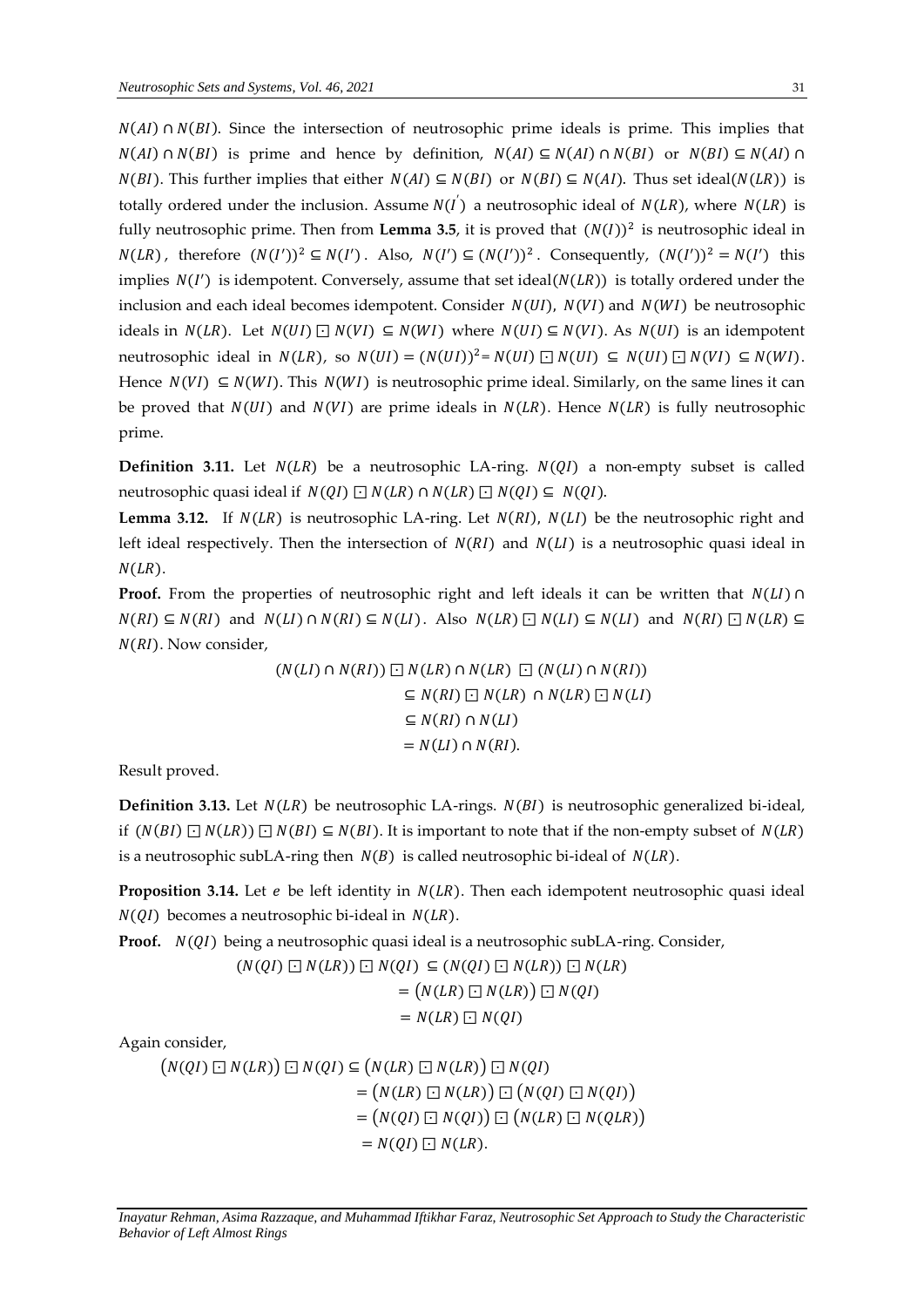Therefore,  $(N(QI) \square N(LR)) \square N(QI) \subseteq (N(QI) \square N(LR)) \cap (N(LR) \square N(QI)) \subseteq N(QI)$ . Hence proved.

**Theorem 3.15.**  $N(QI^{'}), N(QI^{''})$  be neutrosophic quasi ideals in neutrosophic LA-rings  $N(LR)$ . Then the intersection of  $N(Q^{'}) \cap N(Q^{''})$  is empty or neutrosophic quasi ideal of  $N(LR).$ 

**Proof.** Consider  $\; N(LR) \; \boxdot \; [N(QI^{'}) \cap N(QI^{''})] \cap [N(QI^{'}) \cap N(QI^{''})] \boxdot N(LR)$ 

 $\Gamma = [N(LR) \boxdot N(QI^{'}) \, \cap N(LR) \boxdot N(QI^{''})] \cap [N(QI^{'}) \boxdot N(LR) \cap N(QI^{''}) \boxdot N(LR)]$  $\Gamma = [N(LR) \boxdot N(QI^{'}) \cap N(QI^{'}) \boxdot N(LR)] \cap [N(LR) \boxdot N(QI^{''}) \cap N(QI^{''}) \boxdot N(LR)]$ ⊆  $N(QI^{'}) \cap N(QI^{''})$ .

This complete the result.

**Remark 3.16.** It can be concluded from **Theorem 3.15**, that the intersection of neutrosophic quasi ideals in  $N(LR)$  is empty or neutrosophic quasi ideal.

## **4. Neutrosophic Systems in Neutrosophic LA-ring**

In this section of paper, we explore Neutrosophic  $M$ -system, Neutrosophic  $P$ -system and Neutrosophic *I*-system in neutrosophic LA-rings.

**Definition 4.1.** For  $m' + n'l, p' + q'l \in M'$ , an element  $r' + s'l \in N(LR)$  and if  $m' + n'l \square$  $(r' + s'I \square p' + q'I) \subseteq M'$ , then M' is called a Neutrosophic M-system, where M' is non-empty subset of  $N(LR)$ .

**Example 4.2.** One can easily check that in a neutrosophic LA-rings having left identity,  $(N(LR), \Box)$ being a neutrosophic LA-semigroup becomes a neutrosophic M-system.

**Definition 4.3.** A neutrosophic left ideal  $N(L)$  of neutrosophic LA-rings is neutrosophic quasi-prime if for any neutrosophic left ideals  $S(LI)$  and  $T(LI)$ ,  $S(LI) \sqsubseteq T(LI) \subseteq N(LI)$  gives either  $S(LI) \subseteq N(LI)$  or  $T(LI) \subseteq N(LI)$ . While  $N(LI)$  is said to be a neutrosophic quasi-semiprime if for any neutrosophic left ideal  $S(LI)$ ,  $(S(LI))^2 \subseteq N(LI) \Rightarrow S(LI) \subseteq N(LI)$ .

**Proposition 4.4**. In a neutrosophic LA-ring  $N(LR)$  having left identity, following claims are equivalent:

- (i)  $N(LI)$  is a neutrosophic quasi-prime.
- (ii)  $S(LI) \square T(LI) = \langle S(LI) \square T(LI) \rangle \subseteq N(LI)$  means either  $S(LI) \subseteq N(LI)$  or  $T(LI) \subseteq$  $N(LI)$ .
- (iii) If  $S(LI) \nsubseteq N(LI)$  and  $T(LI) \nsubseteq N(LI)$ , then  $S(LI) \nsubseteq T(LI) \nsubseteq N(LI)$ .
- (iv) If  $r' + s'I$ ,  $l' + m'I \in N(LR)$  but  $r' + s'I$ ,  $l' + m'I \notin N(LI)$  then  $\langle r \rangle$  $\langle ' + s'I \rangle \Box$  $\langle l' + m'l \rangle \nsubseteq N(LI)$ , then either  $r' + s'I \in N(LI)$  or  $l' + m'I \in N(LI)$ .
- (v) If  $r' + s'I$ ,  $l' + m'I \in N(LR)$  such that  $r' + s'I \square (N(LR) \square l' + m'I) \subseteq N(LI)$ , then either  $r' + s'I \in N(LI)$  or  $l' + m'I \in N(LI)$ .

**Proof.** (i) $\iff$ (ii) Suppose  $N(L)$  is a neutrosophic quasi-prime. Then it is quite clear from definition that if  $S(LI) \square T(LI) = \langle S(LI) \square T(LI) \rangle \subseteq N(LI)$ , then either  $S(LI) \subseteq N(LI) \cap T(LI) \subseteq N(LI)$ . Converse can be proved directly.

 $(ii) \Leftrightarrow$ (iii) obvious from given information.

(i)  $\Rightarrow$  (iv) Assume  $\langle r' + s'I \rangle \square \langle l' + m'I \rangle \subseteq N(LI)$ , this means  $\langle r' + s'I \rangle \subseteq N(LI)$  or  $\langle l' + m'I \rangle \subseteq N(LI)$  $N(LI)$ , which further means  $r' + s'I \in N(LI)$  or  $l' + m'I \in N(LI)$ .

 $(iv) \Rightarrow (ii)$  Assume  $S(LI) \square T(LI) \subseteq N(LI)$ . If  $r' + s'I \in S(LI)$  and  $l' + m'I \in T(LI)$ , then  $\langle r' + s'I \rangle \square$  $\langle l' + m'l \rangle \subseteq N(LI)$ . Thus from hypothesis  $r' + s'l \in N(LI)$  or  $l' + m'l \in N(LI)$ . Hence either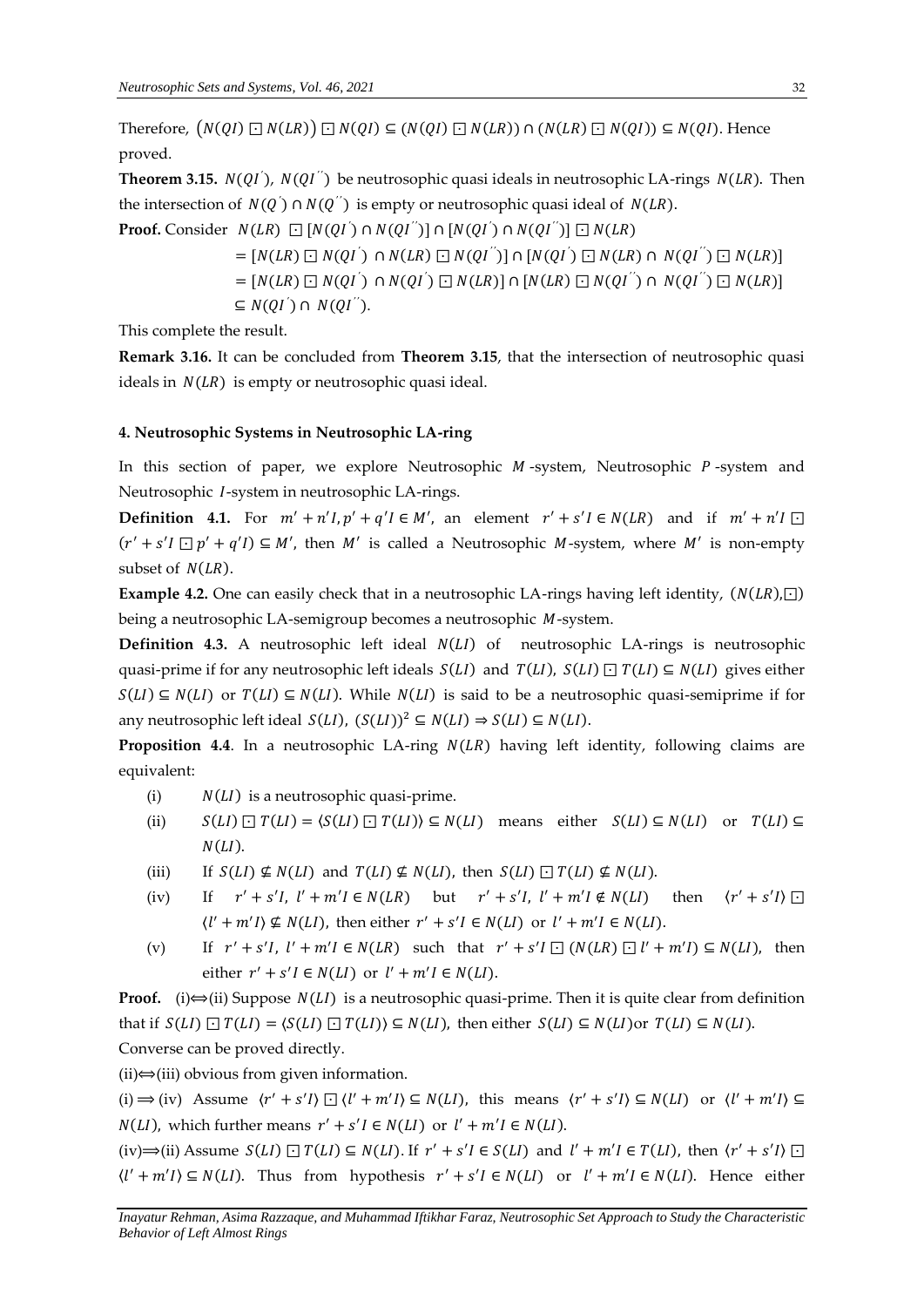# $S(LI) \subseteq N(LI)$  or  $T(LI) \subseteq N(LI)$ .

(i)  $\Leftrightarrow$  (iv) Assume  $r' + s'I \square (N(LR) \square l' + m''I) \subseteq N(LI)$ , then  $N(LR) \square [r' + s'I \square (N(LR) \square l' + m''I) \square (N(LR) \square l' + m''I)$  $m'I$ ]  $\subseteq N(LR) \square N(LI) \subseteq N(LI)$ . Now applying medial law and paramedical law, we conclude that  $N(LR) \Box [r' + s'I \Box (N(LR) \Box l' + m'I)] = (N(LR) \Box r' + s'I) \Box (N(LR) \Box l' + m'I) \subseteq N(LI).$  As  $N(LR) \square r' + s'I$  and  $N(LR) \square l' + m'I$  are neutrosophic left ideals, this means  $r' + s'I \in N(LI)$  or  $l' + m'I \in N(LI)$ . Converse is trivial.

**Theorem 4.5.** If *e* is a left identity in  $N(LR)$ , then a neutrosophic left ideal  $N(LI)$  is neutrosophic quasi-prime iff  $N(LR)\backslash N(LI)$  is neutrosophic *M*-system.

**Proof.** Suppose  $N(L)$  is neutrosophic quasi-prime. Assume  $r' + s'I$ ,  $l' + m'I \in N(LR) \setminus N(L)$ . Which means  $r' + s'I \notin N(LI)$  and  $l' + m'I \notin N(LI)$ . Therefore by **Proposition 4.4,**  $r' + s'I \square$  $(N(LR) \square l' + m'I) \nsubseteq N(LI)$ . It means there is some element  $(p' + q'I) \in N(LR)$  such that  $r' +$  $s'I \square (p' + q'I \square l' + m'I) \nsubseteq N(LI)$  which further implies  $r' + s'I \square (p' + q'I \square l' + m'I) \subseteq$  $N(LR)\backslash N(LI)$ . Therefore  $N(LR)\backslash N(LI)$  is a neutrosophic *M*-system. Conversely assume that  $N(LR)\backslash N(LI)$  is a neutrosophic M-system. Let  $r' + s'I \square (N(LR) \square l' + m'I) \subseteq N(LI)$  and  $r' + s'I \square (N(LR) \square l' + m'I)$  $s'I \notin N(LI)$  and  $l' + m'I \notin N(LI)$ . This means  $r' + s'I$ ,  $l' + m'I \in N(LR) \setminus N(LI)$ . As by hypothesis  $N(LR)\setminus N(LI)$  is a neutrosophic M-system, so  $(p' + q'I) \in N(LR)$  and  $r' + s'I \square$  $(p' + q'I \sqcup l' + m'I) \subseteq N(LR) \setminus N(LI)$ . This implies  $r' + s'I \sqcup (p' + q'I \sqcup l' + m'I) \nsubseteq N(LI)$ , which is a contradiction. Thus  $r' + s'I \in N(LI)$  or  $l' + m'I \in N(LI)$ . Hence  $N(LI)$  is neutrosophic quasi-prime.

**Definition 4.6.** A subset P'of  $N(LR)$  is a neutrosophic P-system, if for any  $p' + q'I \in P'$ , there is  $r' + s'I \in N(LR)$  such that  $p' + q'I \square (r' + s'I \square p' + q'I) \subseteq P'.$ 

**Proposition 4.7.** In a neutrosophic LA-ring  $N(LR)$  having left identity, given claims are equivalent:

- (i)  $N(LI)$  is neutrosophic quasi-semiprime.
- (ii)  $(S(LI))^2 = \langle (S(LI))^2 \rangle \subseteq N(LI)$  implies that  $S(LI) \subseteq N(LI)$ , where  $S(LI)$  is a neutrosophic left ideal.
- (iii) For any neutrosophic left ideal  $S(LI)$ , if  $S(LI) \nsubseteq N(LI)$ , then  $(S(LI))^2 \nsubseteq N(LI)$ .
- (iv) For any element  $r' + s'I \in N(LR)$ , if  $\langle r' + s'I \rangle^2 \subseteq N(LI)$ , then  $r' + s'I \in N(LI)$ .
- (v) For any element  $r' + s'I \in N(LR)$ ,  $p' + q'I \square (r' + s'I \square p' + q'I) \subseteq N(LI) \Rightarrow r' + s'I \in N(LI)$  $N(LI)$ .

Proof. (i) $\Longleftrightarrow$ (ii)  $\Longleftrightarrow$ (iii) obviously by definition true.

(i)  $\Rightarrow$  (iv). Let  $\langle r' + s'I \rangle^2 \subseteq N(LI)$ . From hypothesis as  $N(LI)$  is quasi-semiprime, so  $r' + s'I \subseteq N(LI)$ and it means  $r' + s'I \in N(LI)$ .

(i)  $\Rightarrow$  (iv). Assume  $(S(LI))^2 = \langle (S(LI))^2 \rangle \subseteq N(LI)$ . Let  $r' + s'I \in N(LI)$ . Then by given condition  $\langle r' + s'I \rangle^2 \subseteq N(LI)$  and it means  $r' + s'I \in N(LI)$ . Hence  $S(LI) \subseteq N(LI)$ .

 $(i) \Leftrightarrow$  (v) Obvious.

**Theorem 4.8.** If  $e$  is a left identity in  $N(LR)$ , then a neutrosophic left ideal  $N(LI)$  is neutrosophic quasi-semiprime iff  $N(LR)\setminus N(LI)$  is neutrosophic *P*-system.

**Proof.** Suppose  $N(L)$  is neutrosophic quasi-semiprime. Let  $p' + q'I \in N(LR) \setminus N(L)$ . On contrary, assume that  $r' + s'I \in N(LR)$  and  $p' + q'I \square (r' + s'I \square p' + q'I) \subseteq N(LR) \setminus N(LI)$ . This means  $p' +$  $q'I \square (r' + s'I \square p' + q'I) \subseteq N(LI)$ . But as  $N(LI)$  is neutrosophic quasi-semiprime, so from **Proposition 4.4,**  $p' + q'I \in N(LI)$  a contradiction arise. Therefore,  $r' + s'I \in N(LR)$  and  $p' + q'I \square$  $(r' + s'I \sqsupseteq p' + q'I) \subseteq N(LR) \setminus N(LI)$ . Thus  $N(LR) \setminus N(LI)$  is a neutrosophic *P*-system. Now let for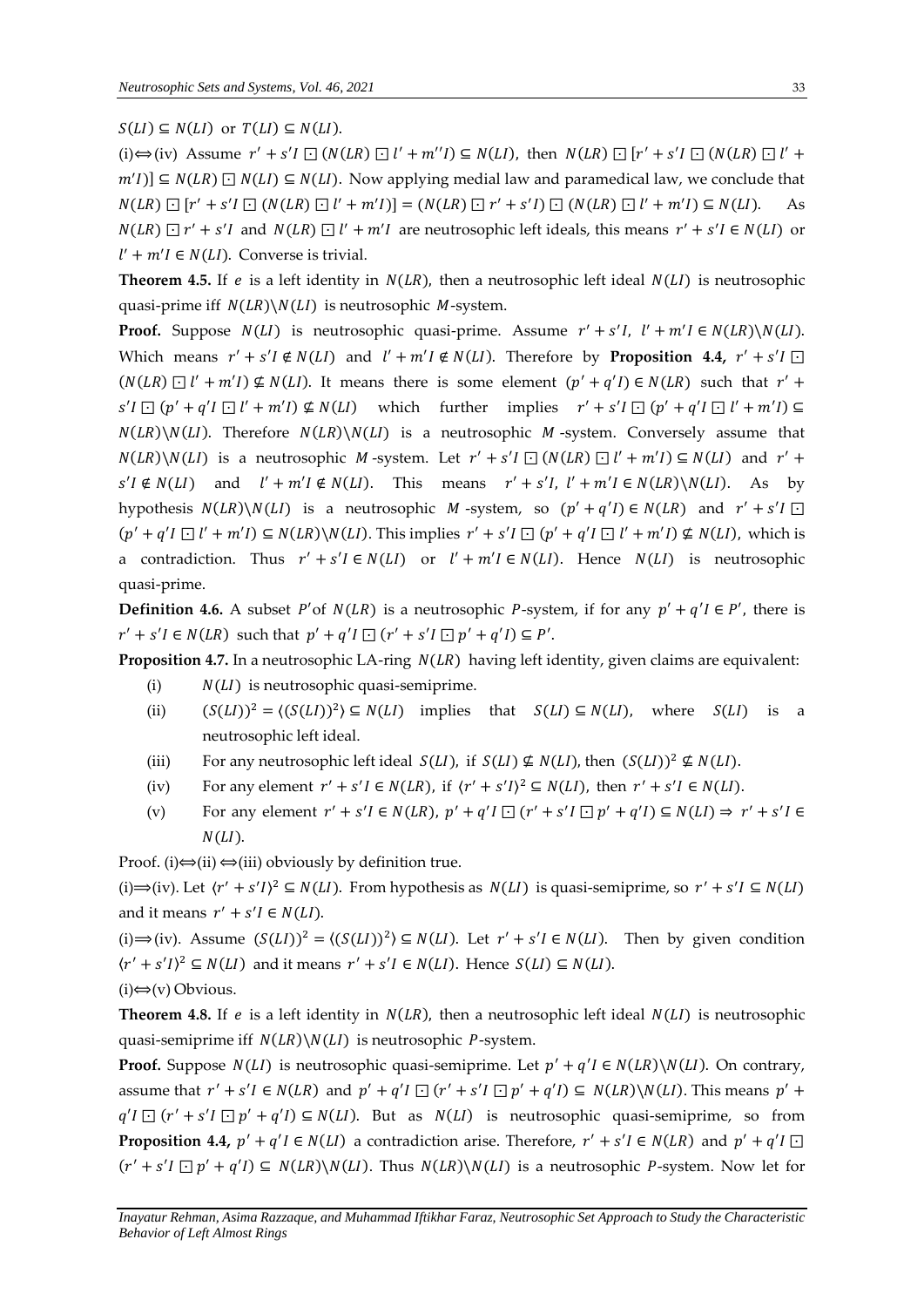any element  $p' + q'I \in N(LR) \setminus N(LI)$ , there is  $r' + s'I \in N(LR)$  and  $p' + q'I \square (r' + s'I \square p' + s'I \square)$  $q'(I) \subseteq N(LR) \setminus N(LI)$ . Suppose  $p' + q'I \square (N(LR) \square p' + q'I) \subseteq N(LI)$ . This means  $r' + s'I \in N(LR)$ and  $p' + q'I \square (r' + s'I \square p' + q'I) \subseteq N(LR) \setminus N(LI)$ . This further means that  $p' + q'I \in N(LI)$ . Thus by **Proposition 4.7**  $N(LI)$  is a neutrosophic quasi-semiprime.

**Lemma 4.9.** In a neutrosophic LA-ring  $N(LR)$ , every neutrosophic  $M$ -system is a neutrosophic P-system.

**Proof.** Obvious from definition.

**Definition 4.10.** In a neutrosophic LA-ring  $N(LR)$ , a neutrosophic ideal  $N(I')$  is called strongly irreducible iff for any neutrosophic ideals  $S(I')$  and  $T(I')$ , if  $S(I') \cap T(I') \subseteq N(I')$  implies that either  $S(I') \subseteq N(I')$  or  $T(I') \subseteq N(I')$ .

**Definition 4.11.** For  $m' + n'I$ ,  $p' + q'I \in I'$ , if  $(\langle m + nI \rangle) \cap \langle p' + q'I \rangle) \cap I' \neq \emptyset$ , then I' is called a neutrosophic *I*-system, where  $I'$  is a subset of  $N(LR)$ .

**Proposition 4.12.** For neutrosophic ideal  $N(I')$  of neutrosophic LA-ring  $N(LR)$ , the below statements are equivalent:

- (i)  $N(I')$  is strongly irreducible.
- (ii) For any elements  $m' + n'I$ ,  $p' + q'I \in N(LR)$  such that  $\langle m' + n'I \rangle \cap \langle p' + q'I \rangle \subseteq N(I')$ implies that either  $m' + n' I \in N(I')$  or  $p' + q' I \in N(I')$ .
- (iii)  $N(LR)\backslash N(I')$  is a neutrosophic *I*-system.

**Proof.** (i) $\implies$ (ii). Clear from definition.

(ii)  $\Rightarrow$  (iii). Assume that  $m' + n'l$ ,  $p' + q'l \in N(LR) \setminus N(l')$  and let  $(\langle m' + n'l \rangle \cap \langle p' + q'l \rangle) \cap N(LR) \setminus N(l')$  $N(I') = \emptyset$ . This means  $\langle m' + n'I \rangle \cap \langle p' + q'I \rangle \subseteq N(I')$ , hence either  $m' + n'I \in N(I')$  or  $p' + q'I \in N(I')$  $N(I')$  which is a contradiction. Thus  $(\langle m' + n'I \rangle \cap \langle p' + q'I \rangle) \cap N(LR) \setminus N(I') \neq \emptyset$ .

(iii)  $\Rightarrow$  (i). Let  $S(I')$  and  $T(I')$  be neutrosophic ideals such that  $S(I') \cap T(I') \subseteq N(I')$ . Assume that Let  $S(I')$  and  $T(I')$  do not contained in  $N(I')$ . This means there will be elements  $m' + n'I \in$  $S(I')\setminus N(I')$  and  $p' + q'I \in T(I')\setminus N(I')$ . This further implies that  $m' + n'I$ ,  $p' + q'I \in N(LR)\setminus N(I')$ . Hence by hypothesis  $((m' + n'I) \cap (p' + q'I)) \cap N(LR) \setminus N(I') \neq \emptyset$ , which implies that there will be an element  $r' + s'I \in \langle m' + n'I \rangle \cap \langle p' + q'I \rangle$  such that  $r' + s'I \in N(LR) \setminus N(I')$ . It means  $r' + s'I \in N(LR) \setminus N(L')$  $\langle m' + n'I \rangle \cap \langle p' + q'I \rangle \subseteq S(I') \cap T(I') \subseteq N(I')$ . Which further means  $S(I') \cap T(I') \nsubseteq N(I')$ . Here arise a contradiction, hence either  $S(I') \subseteq N(I')$  or  $T(I') \subseteq N(I')$ . Thus  $N(I')$  is strongly irreducible.

#### **5. Conclusions**

We initiated Neutrosophic LA-rings in this research work. Which will be a first attempt to enhance and develop non-associative area of mathematical sciences. It will open a new gateway for the upcoming researchers to extend this non-associative field of mathematics**.** In order to look at the algebraic characteristics of Neutrosophic LA-rings, we studied their ideals (Neutrosophic prime ideals, Neutrosophic semi-prime, Neutrosophic quasi ideals and Neutrosophic bi-ideals). We established number of results to study the characteristic properties of Neutrosophic LA-rings. We explored the characterizations of Neutrosophic LA-ring by the properties of Neutrosophic  $M$ -system, Neutrosophic  $P$ -system and Neutrosophic  $I$ -system and established number of results. Also, a relation is developed between neutrosophic  $M$ -system and neutrosophic  $P$ -system. In the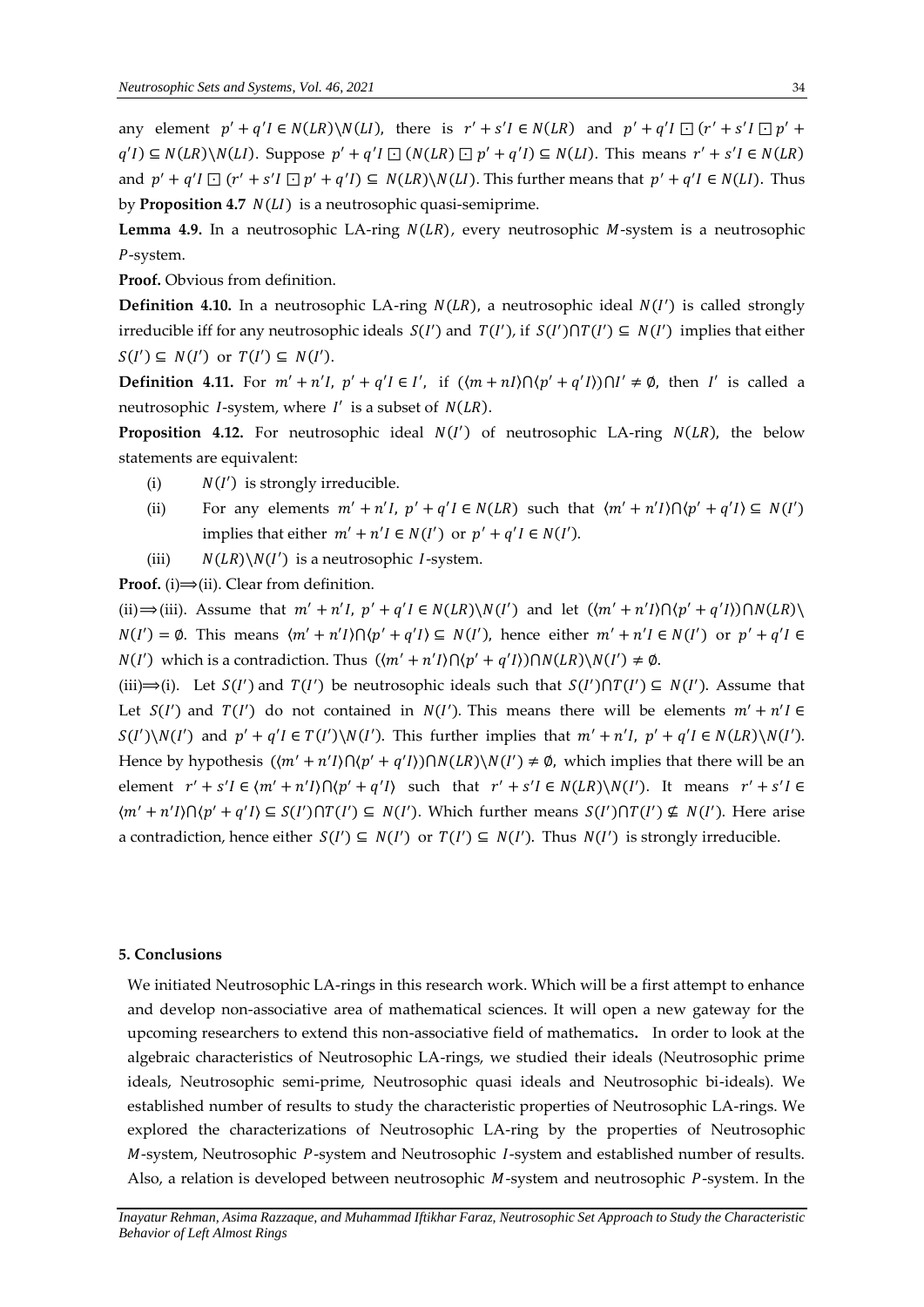light of our findings, we may conclude that our work is going to be a good and helpful contribution to the study of algebraic structures based on Neutrosophic sets. Further, we are planning to work out the structural study of Neutrosophic LA-rings by extending it to some theoretical applications in Neutrosophic fuzzy algebraic structures. Particularly, Neutrosophic soft LA-rings, Neutrosophic LA-semirings, Neutrosophic soft LA-semirings and related structures.

**Funding:** This research received no external funding.

**Conflicts of Interest:** The authors declare no conflict of interest.

# **References**

- 1. Zadeh, L. Fuzzy sets. *Information and Control* **1965**, 338-353.
- 2. Atanassov, K.T. Intuitionistic fuzzy sets. *Fuzzy Sets and Systems* **1986***,* 20, 87-96.
- 3. Smarandache, F. A Unifying Field in Logics: Neutrosophic Logic. Neutrosophy, Neutrosophic Set, Neutrosophic Probability. *American Reserch Press, Rehoboth, NM,* **1999.**
- 4. Kandasamy, W. B. V.; Smarandache, F. Neutrosophic rings. *Phoenix, Arizona 2006.*
- 5. Agbοοla, A. A. A.; Akinοla, A. D.; Oyebοla, O. Y. Neutrosοphic rings I. *International Journal of Mathеmatical Combinatorics* **2011,** 4, 1-14.
- 6. Agbοοla, A. A. A.; Akinοla, A. D.; Oyebοla, O. Y. Neutrosophic Groups and Neutrosophic Subgroups. *International Journal of Mathеmatical Combinatorics* **2012,** 3, 1-9.
- 7. Ali, M.; Smarandache, F.; Shabir, M.; Vladareanu, L. Generalization of Neutrosophic rings and Neutrosophic fields. *Neutrosophic Sets and Systems* **2014**, 5, 9-14.
- 8. Ali, M.; Shabir, M.; Naz, M.; Smarandache, F. Neutrosophic left almost semigroup. , *Neutrosophic Sets and Systems* **2014**, 3, 18-28.
- 9. Ali, M.; Smarandache, F.; Shabir, M.; Naz, M.. Neutrosophic bi-LA-semi group and Neutosophic N-LA-semi group. *Neutrosophic Sets and Systems* **2014**, 4, 19-24.
- 10. Ali, M.; Shabir, M.; Smarandache, F.; Vladareanu, L. Neutrosophic LA-semigroup rings. *Neutrosophic Sets and Systems* **2015**, 7, 81-88.
- 11. Khan, M.; Smarandache, F.; Afzal, S. Neutrosophic set approach for characterizations of left almost semi groups. *Neutrosophic Sets and Systems* **2016**, 11, 79-94.
- 12. Hashim, R. M.; Gulistan, M.; Rehman, I.; Hassan, N.; Nasruddin, A. M. Neutrosophic Bipolar Fuzzy Set and its Application in Medicines Preparation. *Neutrosophic Sets and Systems* **2020**, DOI. 10.5281/zenodo.3639213.
- 13. Hashim, R. M.; Gulistan, M.; Smarandache, F. Applications of Neutrosophic Bipolar fuzzy Sets in HOPE Foundation for Planning to Build a children Hospital with Different Types of similarity measures. Symmetry **2018**, 10-31.
- 14. Abdel-Basset, M. A novel and powerful framework based on Neutrosophic sets to aid patients with cancer. *Future Generation Computer Systems* **2019**, 98, 144-153.
- 15. Abdel-Basset, M.; Manogaran, G.; Gamal, A.; Smarandache, F. A group decision making framework based on Neutrosophic TOPSIS approach for smart medical device selection. *Journal of Medical Systems* **2019**, 43, 1-13.
- 16. Abdel-Basset, M.; Atef, A.; & Smarandache, F. A hybrid Neutrosophic multiple criteria group decision making approach for project selection. *Cognitive Systems Research* **2019**, *57*, 216-227.
- 17. Abdel-Basset, M.; Manogaran, G.; Mohamed, M; & Chilamkurti, N. Three-way decisions based on neutrosophic sets and AHP-QFD framework for supplier selection problem. *Future Generation Computer Systems* **2018**, *89*, 19-30.
- 18. Abdel-Basset, M., Gunasekaran, M., Mohamed, M., & Chilamkurti, N. A framework for risk assessment, management and evaluation: Economic tool for quantifying risks in supply chain. *Future Generation Computer Systems* **2019**, *90*, 489-502.